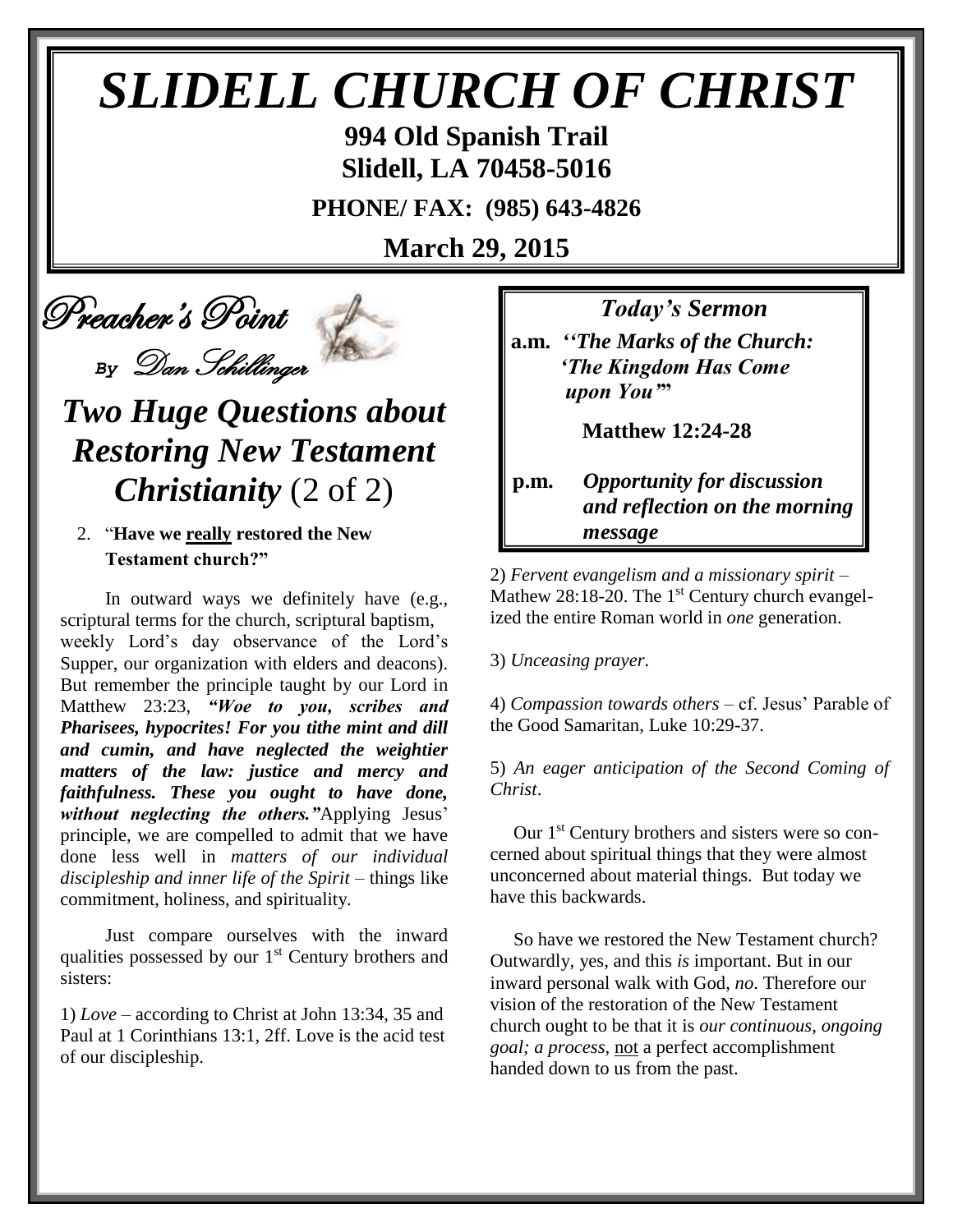## **Welcome Visitors**

**We are pleased to have the opportunity to welcome you to our service. We think you will find our congregation family to be one that enthusiastically embraces newcomers and warmly welcomes them into our fellowship. We hope you feel right at home as you join us in worship, praise and thanksgiving.**

## "*REMEMBER IN PRAYER &* " *ENCOURAGE"*

With Visits, Calls, & Cards

**Dave Gilstrap –** former member here, gravely ill, has been admitted to a nursing home in Orlando, Florida.

**Terri Jones –** in a lighter phase of her Epstein-Barr disease. Right now.

**Morgan Dennis** (granddaughter of George & Fairie Roig) – recovering from a broken elbow.

**Ted Blackburn** (Fairie's brother-in-law) – recovering from kidney stone surgery

**Irvin Briant Sr., & Irvin Briant Jr.** (Gregory Briant's dad and brother) – health issues.

**Alexis Leonard** – suffering a hurt knee.

**Colton Roig** – for his faith-walk with the Lord.

**Janet Despenza** - continuing to recover well at home from recent cervical vertebrae surgery.

**Nayla Mustafa** – thanksgiving that she has experienced some improvement in her health.

**Harold Evans** (Sharon's husband) – had a successful surgery to remove a benign mass from his pancreas last Wednesday.

**Clara Leonard** - sore after a recent fall.

**Joyce Carter** - being treated from a hemorrhage in the rear of her left eye, which fortunately is not affecting her vision.

 **Gerald Molina** - experiencing neck pain.

 **Becky Gilbert** - secretary at the Tammany Oaks congregation, undergoing chemotherapy.

 **Dan Schillinger** - left knee pain has mostly diminished, but some weakness remains.

 **Pearlington church of Christ** - struggling to be able to support a preacher.

**Pray for all who are travelling.**

**Pray for the Spanish Bible study.**

**Pray for our elders: Courtney Cheri, Dwight Jones and Gerald Molina.**

**Pray for President Obama and all our elected officials.**

**Pray for our men and women in our armed forces, both here and abroad!**

# FOOD FOR THOUGHT

*What Does the Bible Say about Sexual Cohabitation?* **(part 5)**

Adapted from http://www.gospelway.com/morality/sexual\_coh abitation.php, accessed 24 July 2013

#### **IV. What Constitutes Marriage?**

 Again, the passages we have studied should settle the truth about cohabitation before marriage. However, I have had people claim that they were "married," even though they had never entered a legal or Scriptural marriage bond. So consider what the Bible teaches about the nature of marriage.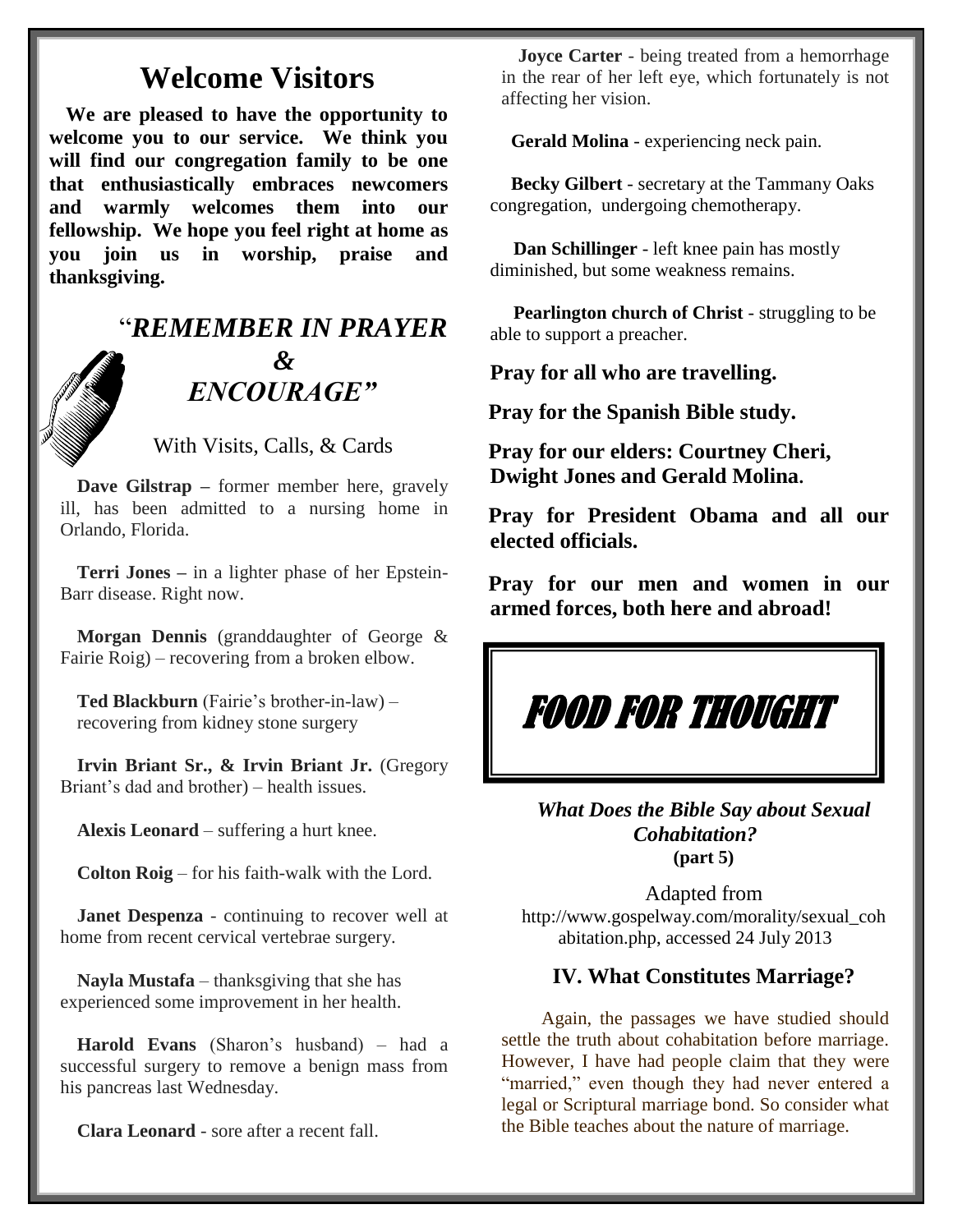#### **A. The Origin of Marriage**

#### *The passages*

Genesis 1:26-28 - God created humanity, including the sexual union. In particular, God created both male and female and gave them the responsibility to reproduce and populate the earth. As our Creator, God has power to make the rules that govern us and that govern sexual activities.

Genesis 2:24 - Woman was created to be a companion for man. God then ordained marriage, saying man should leave his parents and cleave to his wife. Man and woman were to become one flesh.

#### *Conclusions*

1) Marriage is a relationship defined and ordained by God. Therefore, it must follow His rules. Man has no right to change those rules or to violate them.

2) Further, marriage is a relationship between a man and a woman: male and female.

3) It is a relationship between *one* man and *one* woman: the *two* become one flesh.

4) It is a new relationship, separate from parents' families: they leave father and mother.

5) It is intended to be a *permanent* relationship: the two *cleave* to one another. The new relationship is stronger even than the man's ties to his own parents.

6) The sexual union is to occur within this marriage relationship: the two become one flesh. God told the man and woman to repro-duce, then He gave a relationship within which they are to participate in the act the results in reproduction.

 Whenever the sexual union occurs there is the possibility that a child will result, and children need the security of a father and a mother to raise them. Here is another reason for reserving the sexual union for marriage: so any children that might be conceived would have the benefit of being raised by two parents who have a lifetime commitment to the family.

 Does cohabiting fit this Bible teaching? When a couple lives together before marriage, do they intend to form a marriage: a new family unit separate from their parents' family unit? Do they intend to "cleave" in a permanent relationship, even more permanent than their family relationship with their parents? If not, then they are not abiding by God's rules for marriage and have no right to the sexual union.

#### \* \* \* \*

### *THE BASIC TOOL: A GOOD TRANSLATION (continued)*

Adapted from Fee & Stuart, *How to Read the Bible for All Its Worth* (3rd edition)

The trouble with using only *one* translation, be it ever so good, is that one is thereby committed to the exegetical choices of *that* translation as the word of God. The translation you are using may be correct, of course; but it also may be wrong. Consider, for example, the following four translations of 1 Corinthians 7:36:

KJV: "If a man think that he behaveth himself uncomely toward his virgin . . ."

NASB: "If a man think that he is acting unbecomingly toward his virgin daughter . . ."

NIV: "If anyone thinks he is acting improperly toward the virgin he is engaged to . . ."

NEB: "If a man has a partner in celibacy and feels that he is not behaving properly towards her . . ."

The KJV is very literal, but not very helpful, since it leaves the term "virgin" and the relationship between the "man" and "his virgin" ambiguous. Of one thing, however, one may be absolutely certain: Paul did *not intend* to be ambiguous. He intended one of the other three options, and the Corinthians, who had raised the problem in their letter, knew which one--indeed they knew nothing of the other two.

In terms of the inherent possibilities for this verse in the original language, *none* of these other three is a *bad translation*. However, only one of them can be the *correct* translation. The problem is, which one? For a number of reasons, the NIV reflects the best exegetical option here. However, if you regularly read only the NASB (which has the least likely option here) then you are committed to an *interpretation* of the text that may not be the